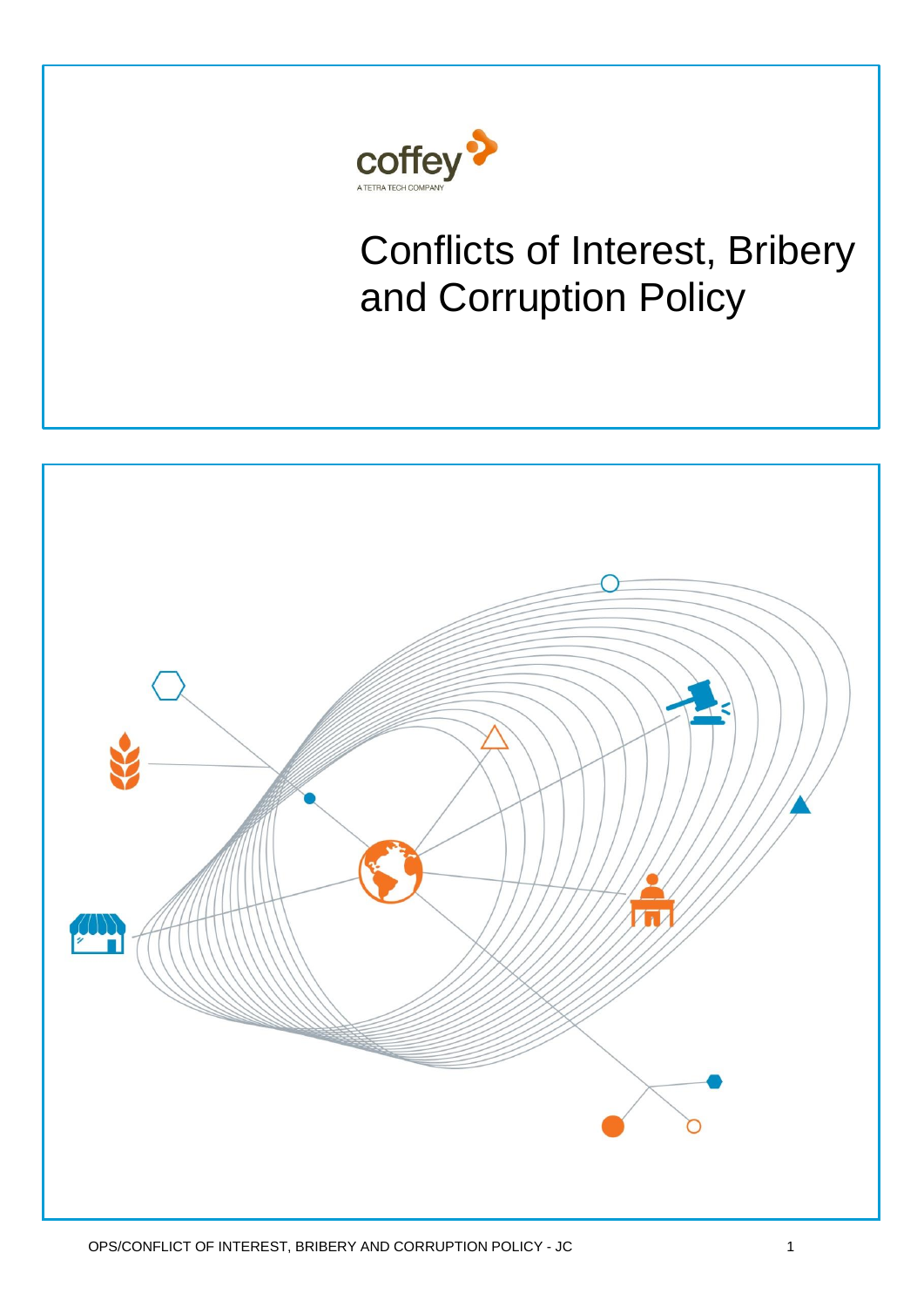#### **DOCUMENT CONTROL SHEET**

| <b>Document Title</b> | Conflicts of Interest, Bribery and Corruption Policy |
|-----------------------|------------------------------------------------------|
| <b>Version</b>        | V4.0                                                 |
| <b>Status</b>         | <b>FINAL</b>                                         |
| <b>Authors</b>        | JC                                                   |
| <b>Date</b>           | October 2016                                         |

| <b>DOCUMENT HISTORY</b> |             |               |                                                                          |  |  |  |  |
|-------------------------|-------------|---------------|--------------------------------------------------------------------------|--|--|--|--|
| <b>Version</b>          | <b>Date</b> | <b>Author</b> | <b>Amendments Made</b>                                                   |  |  |  |  |
| V1.0                    | 11/14       | HB.           | Review and alignment with Coffey International<br>Development, Australia |  |  |  |  |
| V <sub>2.0</sub>        | 04/15       | HM            | Review and further detail on gifts and hospitality.                      |  |  |  |  |
| V3.0                    | 03/16       | JC.           | Review and further addition of COI                                       |  |  |  |  |
| V4.0                    | 10/16       | JC            | Updated policy to align with TetraTech policy and procedure              |  |  |  |  |
|                         |             |               |                                                                          |  |  |  |  |
|                         |             |               |                                                                          |  |  |  |  |

| <b>SIGN - OFF</b> |              |           |                 |            |                     |  |  |
|-------------------|--------------|-----------|-----------------|------------|---------------------|--|--|
| Owner             | Jim Carnegie | <b>MD</b> | <b>Ben Ward</b> | <b>COO</b> | <b>Keith Onslow</b> |  |  |
|                   | $J.$ behome. |           |                 |            |                     |  |  |
| Signature         |              | Signature |                 | Signature  |                     |  |  |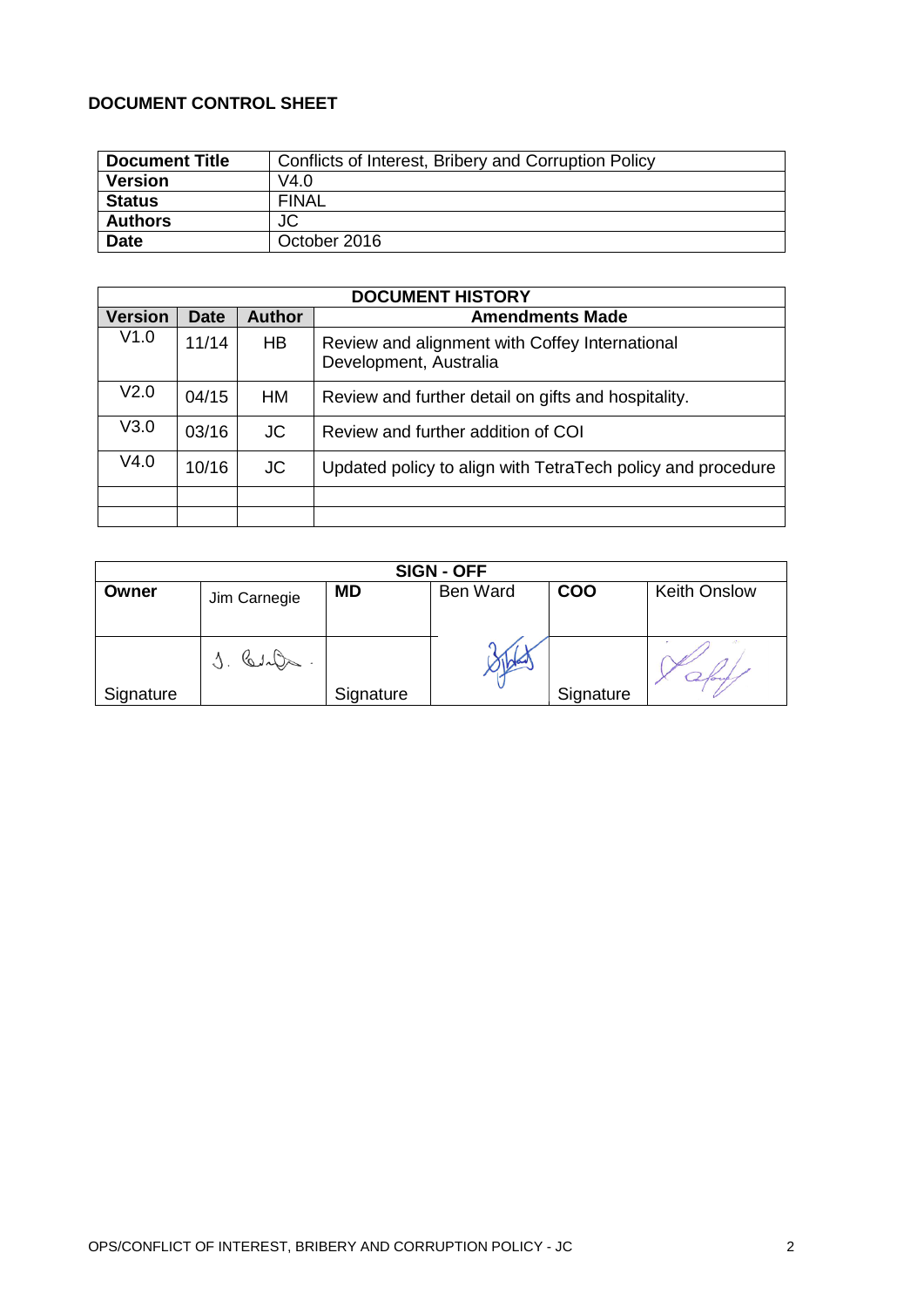## **Conflicts of Interest, Bribery and Corruption Policy**

## **V4.0**

## 1 Scope

This policy applies to all individuals working at all levels, including contractors, agency staff, agents, or any other person associated with us, or any of our subsidiaries or their employees, wherever located (collectively referred to as workers in this policy).

In this policy, third party means any individual or organisation that we come into contact with during the course of our work, and includes actual and potential clients, customers, suppliers, distributors, business contacts, agents, advisers, and government and public bodies, including their advisors, representatives and officials, politicians and political parties.

## 2 Purpose

The purpose of this policy is to:

- set out the position of Coffey on conflicts of interest, bribery, corruption and facilitation payments
- set out our responsibilities, and of those working for us, in observing and upholding this position, and
- provide information and guidance to those working for and with us on how to recognise and deal with bribery and corruption issues.

## 3 Definitions

A **bribe** is an inducement or reward offered, promised or provided in order to gain any commercial, regulatory or personal advantage. A bribe would include payments, directly or indirectly, to third parties as facilitation payments or "hidden" commissions.

**Facilitation payments** are typically small, unofficial payments made to secure or expedite a routine government action by a government official. They are not commonly paid in the UK, but are common in some other jurisdictions in which we operate.

**Kickbacks** are typically payments made in return for a business favour or advantage. All workers must avoid any activity that might lead to, or suggest, that a facilitation payment or kickback will be made or accepted by us.

**Conflict of Interest** is any situation that may cause an impartial observer to reasonably question whether your actions are influenced by considerations of private interest, such as financial, personal or political.

## 4 Policy Statement

Coffey is a values-based company with a core value of acting with integrity and aspiring to the highest ethical standards. Coffey takes a zero tolerance approach to bribery and corruption and is committed to acting professionally, fairly and with integrity in all its business dealings and relationships wherever it operates and implementing and enforcing systems to counter bribery.

Bribery and corruption are punishable for individuals by up to ten years' imprisonment and if the Company is found to have taken part in corruption we could face an unlimited fine, be excluded from tendering for public contracts and face damage to our reputation. We therefore take our legal responsibilities very seriously.

Where we become aware of bribery or corruption within any of our companies or our stakeholders, we will act to uphold our values based on the particular circumstances of the event.

We do not make, and will not accept, facilitation payments or "kickbacks" of any kind.

We expect any agents or other representatives acting on our behalf to work within this policy and will discontinue relationships with any firm or individual who is in breach of this policy.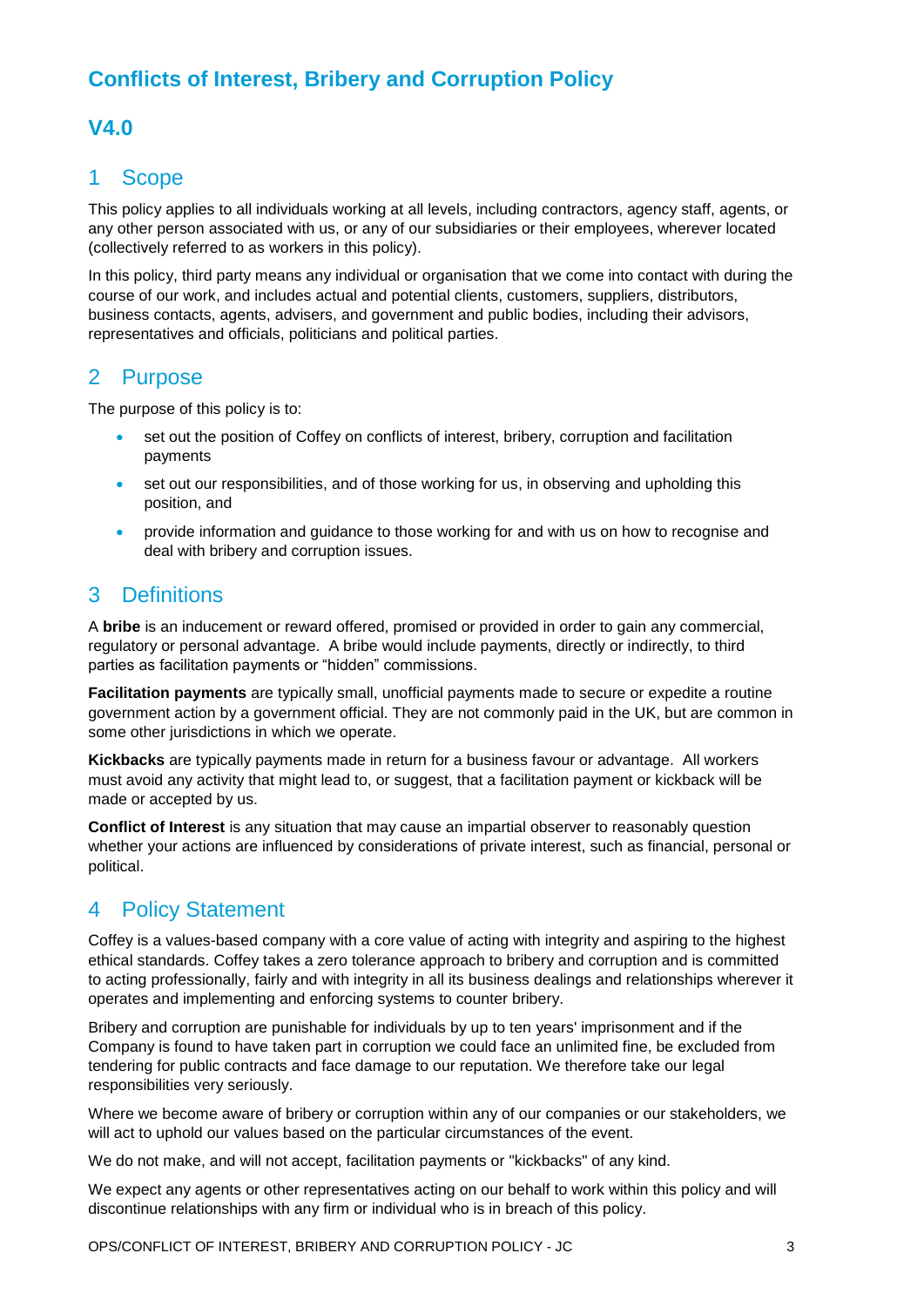We value strong relationships with our customers, potential customers and allies and will include them in events or functions where it is appropriate to do so and where it is within the guidelines we provide for such activities. We accept that our people, our customers and suppliers may share gifts on festive occasions, according to local custom, and this is appropriate within reasonable limits that we establish.

This policy makes it clear that Coffey is committed to ensuring our decisions, and decision making processes are, and are seen to be, free from personal bias, and do not unfairly favour any individual or member of staff. It protects both Coffey and the individuals involved of any appearance of impropriety and provides guidance on what to do when conflicts arise.

## 5 Governance

#### 5.1 Responsibilities for Implementation

All staff must ensure that they read, understand and comply with this policy.

The prevention, detection and reporting of bribery and other forms of corruption are the responsibility of all those working for us or under our control. All staff are required to avoid any activity that might lead to, or suggest, a breach of this policy.

It is not acceptable for a member of staff (or someone on their behalf) to:

- give, promise to give, or offer, a payment, gift or hospitality with the expectation or hope that a business advantage will be received, or to reward a business advantage already given;
- give, promise to give, or offer, a payment, gift or hospitality to a government official, agent or representative to "facilitate" or expedite a routine procedure;
- accept payment from a third party that you know or suspect is offered with the expectation that it will obtain a business advantage for them;
- accept a gift or hospitality from a third party if you know or suspect that it is offered or provided with an expectation that a business advantage will be provided by us in return;
- threaten or retaliate against another worker who has refused to commit a bribery offence or who has raised concerns under this policy; or
- engage in any activity that might lead to a breach of this policy.

If a member of staff is asked to make a payment on our behalf, they should always be mindful of what the payment is for and whether the amount requested is proportionate to the goods or services provided. Everyone should always ask for a receipt which details the reason for the payment. If you have any suspicions, concerns or queries regarding a payment, you should raise these with your line manager.

If a worker breaches this policy, it could result in the termination of the contract.

#### 5.2 Responsibilities for Communication and Training

Project Managers and Line Managers are responsible for ensuring that this policy is communicated to all subcontractors (firms and individuals) on engagement and that training for project team members is provided where risk exposure is considered to be significant, including long-term projects, projects with field offices and projects in countries with high corruption risk ratings.

#### 5.3 Monitoring and Review

The Managing Director has overall responsibility for ensuring this policy complies with our legal and ethical obligations, and that all those under our control comply with it.

The Chief Operating Officer has primary and day-to-day responsibility for implementing this policy, and for monitoring its use and effectiveness. Management at all levels are responsible for ensuring those reporting to them are made aware of and understand this policy and are given adequate and regular training on it.

The Head of Risk and Compliance will monitor the effectiveness and review the implementation of this policy, regularly considering its suitability, adequacy and effectiveness. Any improvements identified will be made as soon as possible. Internal control systems and procedures will be subject to regular audits to provide assurance that they are effective in countering bribery and corruption.

OPS/CONFLICT OF INTEREST, BRIBERY AND CORRUPTION POLICY - JC 4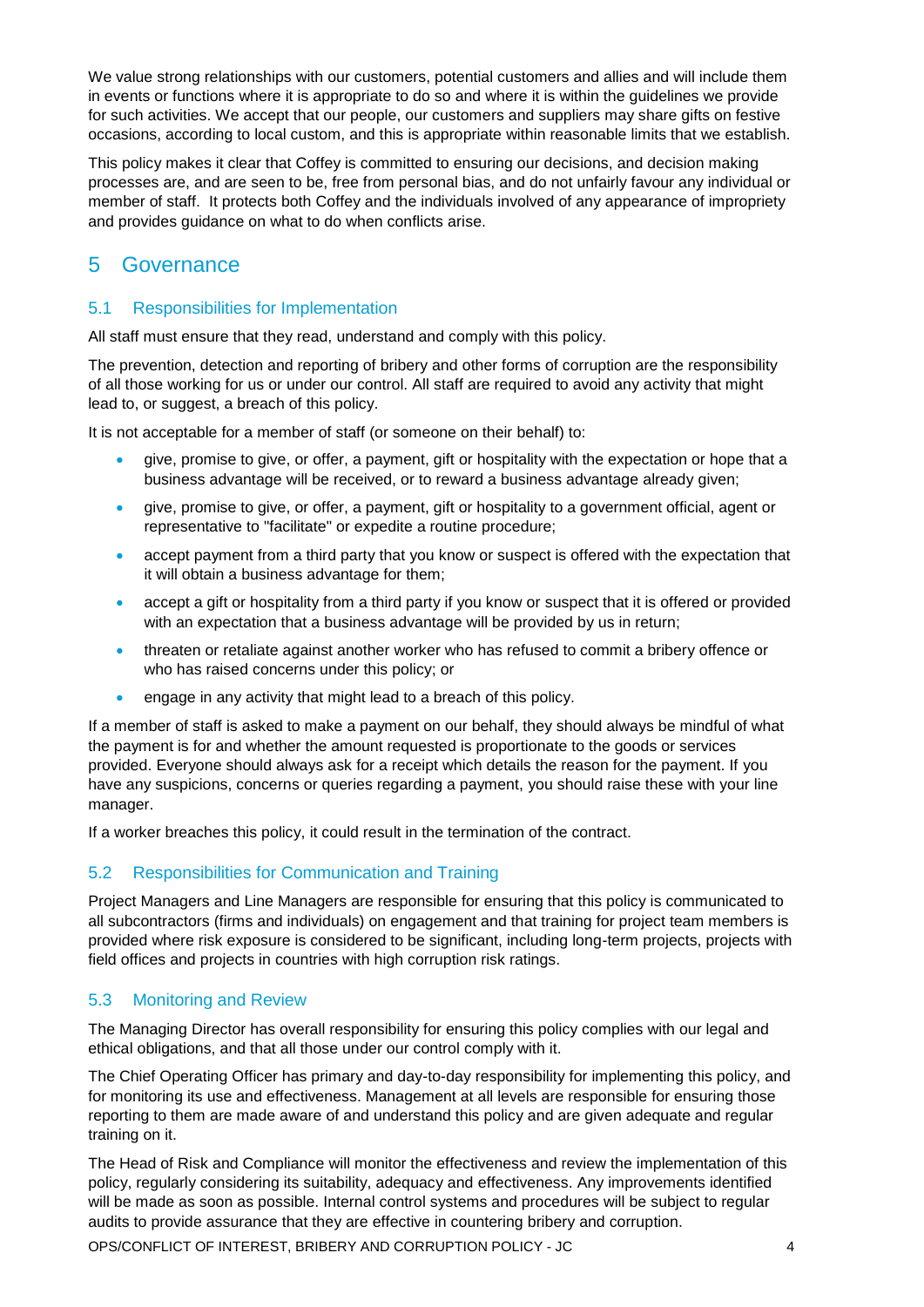The Head of Risk and Compliance should aim to check compliance with bribery at the project level and highlight any problems or potential problems with the Company anti-bribery processes. The Head of Risk is responsible for:

- systematically auditing bribery processes across a sample of projects at least once a year, as part of the quality audit process, following procedures laid out in more detail in the Quality Audit Manual; and
- ensuring that all workers receive training on the UK Bribery Act 2010 and the Company's policy and processes relating to bribery, as part of induction processes.

All staff are responsible for the success of this policy and should ensure they use it to disclose any suspected danger or wrongdoing.

Staff are invited to comment on this policy and suggest ways in which it might be improved. Comments, suggestions and queries should be addressed to the Head of Risk and Compliance.

This policy may be amended at any time.

## 6 Process

#### 6.1 Operating Processes

Our policy and procedures relating to bribery and corruption form part of contracting processes for employees and subcontractors.

Our zero-tolerance approach to bribery and corruption must be communicated to all suppliers, contractors and business partners at the outset of our business relationship with them and as appropriate thereafter.

#### 6.2 Assessing Risk and Due Diligence

Risk assessments must be undertaken for all projects as part of business development and project management processes. As part of the assessment of commercial risk of potential business opportunities, the current country corruption rating (according to the Organisation for Economic Cooperation and Development classification or similar, see Annex 1) will be considered and project teams are advised to be especially vigilant in this regard during bidding, contract negotiations and managing project implementation, with measures of risk mitigation appropriate to the level of risk involved.

Due diligence must be carried out on all potential staff (corporate and individual). As part of consultant identification and selection and consortium arrangement processes in the management of our project operations, due diligence should be proportionate to the potential risk of the role for which the potential worker is being considered. For example, if recruiting for a position which will involve fund management, background checks must be carried out, in addition to standard screening and reference checking, before a consultant is engaged and consultant is mobilised. Staff should consult with the HR Manager as to the most suitable form of screening and reference checks for the position in question.

#### 6.3 Raising Concerns

A member of staff must notify their manager as soon as possible if they believe or suspect that a conflict with this policy has occurred, or may occur in the future. For example, if a client or potential client offers them something to gain a business advantage with us, or indicates to you that a gift or payment is required to secure their business. Further "red flags" that may indicate bribery or corruption are set out in the table below.

Staff are encouraged to raise concerns about any issue or suspicion of malpractice at the earliest possible opportunity. If someone is unsure whether a particular act constitutes bribery or corruption, or if they have any other queries, these should be raised with the worker's line manager. Concerns should be reported by following the procedure set out in our Whistleblowing Policy, which can be obtained from Human Resources.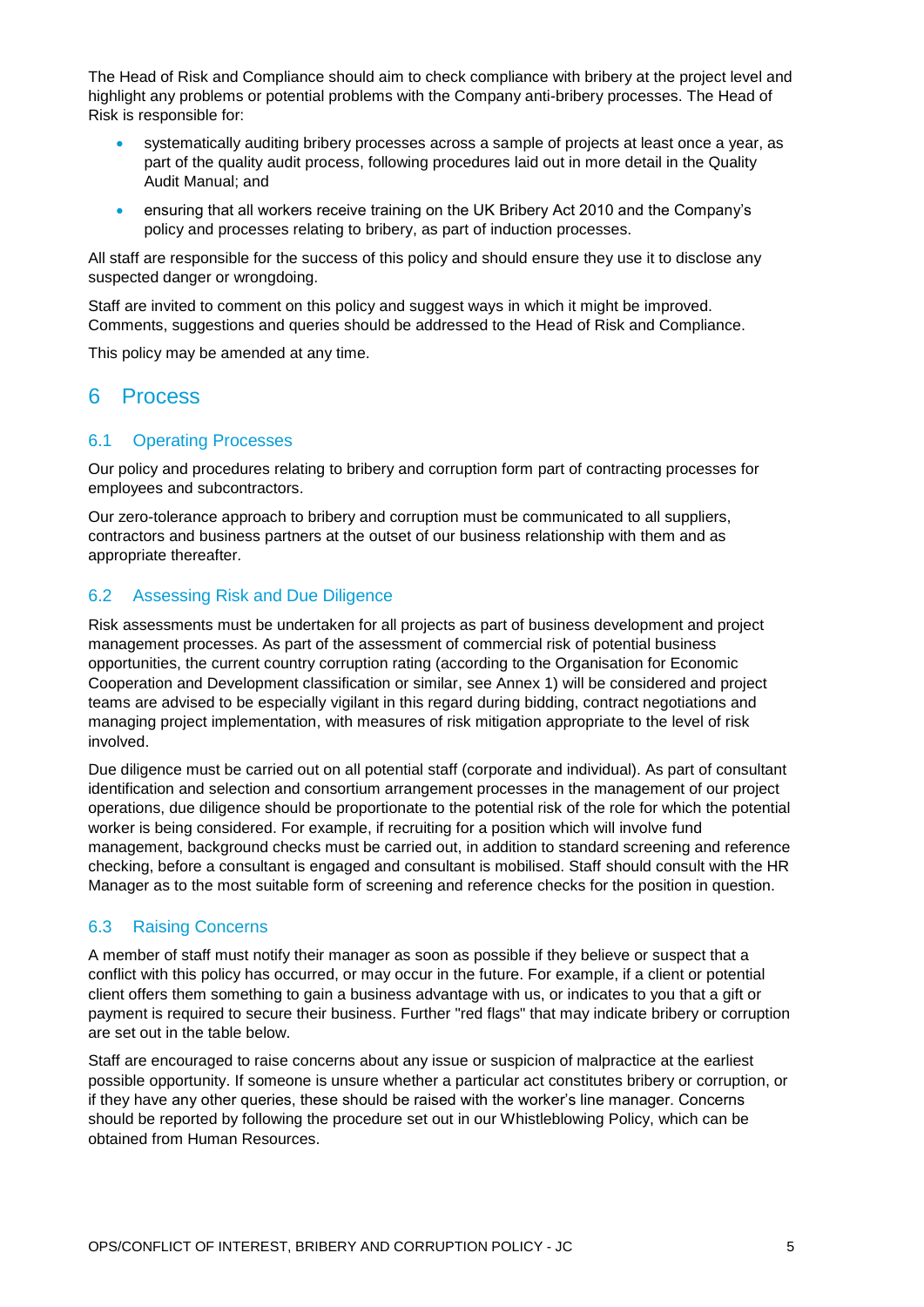#### 6.4 Accounting

We must keep financial records and have appropriate internal controls in place which will evidence the business reason for making payments to third parties.

All staff must declare and keep a written record of all hospitality or gifts accepted or offered, which will be subject to managerial review.

All staff must ensure all expenses claims relating to hospitality, gifts or expenses incurred to third parties are submitted in accordance with our expenses policy and specifically record the reason for the expenditure.

All accounts, invoices, memoranda and other documents and records relating to dealings with third parties, such as clients, suppliers and business contacts, should be prepared and maintained with strict accuracy and completeness. No accounts must be kept "off-book" to facilitate or conceal improper payments.

## 7 Aid Transparency

The new UK ODA strategy, published in November 2015, states that the UK will continue to make UK and global aid more transparent: we "will work with and encourage all implementing partners of UK aid, including private contractors and recipient governments, to meet global transparency standards." This builds and strengthens on long standing commitments to strengthen aid transparency in order to help increase the accountability and impact of our aid.

## 8 Potential Warning Signs of Corruption: Red Flags

The following is a list of possible red flags that may arise during the course of working for the Company and which may raise concerns under various anti-bribery and anti-corruption laws. The list is not intended to be exhaustive and is for illustrative purposes only.

If you encounter any of these red flags while working for us, you must report them promptly to your manager:

- you become aware that a third party engages in, or has been accused of engaging in, improper business practices;
- you learn that a third party has a reputation for paying bribes, or requiring that bribes are paid to them, or has a reputation for having a "special relationship" with foreign government officials;
- a third party insists on receiving a commission or fee payment before committing to sign up to a contract with us, or carrying out a government function or process for us;
- a third party requests payment in cash and/or refuses to sign a formal commission or fee agreement, or to provide an invoice or receipt for a payment made;
- a third party requests that payment is made to a country or geographic location different from where the third party resides or conducts business;
- a third party requests an unexpected additional fee or commission to "facilitate" a service:
- a third party demands lavish entertainment or gifts before commencing or continuing contractual negotiations or provision of services;
- a third party requests that a payment is made to "overlook" potential legal violations:
- a third party requests that you provide employment or some other advantage to a friend or relative;
- you receive an invoice from a third party that appears to be non-standard or customised;
- a third party insists on the use of side letters or refuses to put terms agreed in writing;
- you notice that we have been invoiced for a commission or fee payment that appears large given the service stated to have been provided;
- a third party requests or requires the use of an agent, intermediary, consultant, distributor or supplier that is not typically used by or known to us; or
- OPS/CONFLICT OF INTEREST, BRIBERY AND CORRUPTION POLICY JC 6 • you are offered an unusually generous gift or offered lavish hospitality by a third party.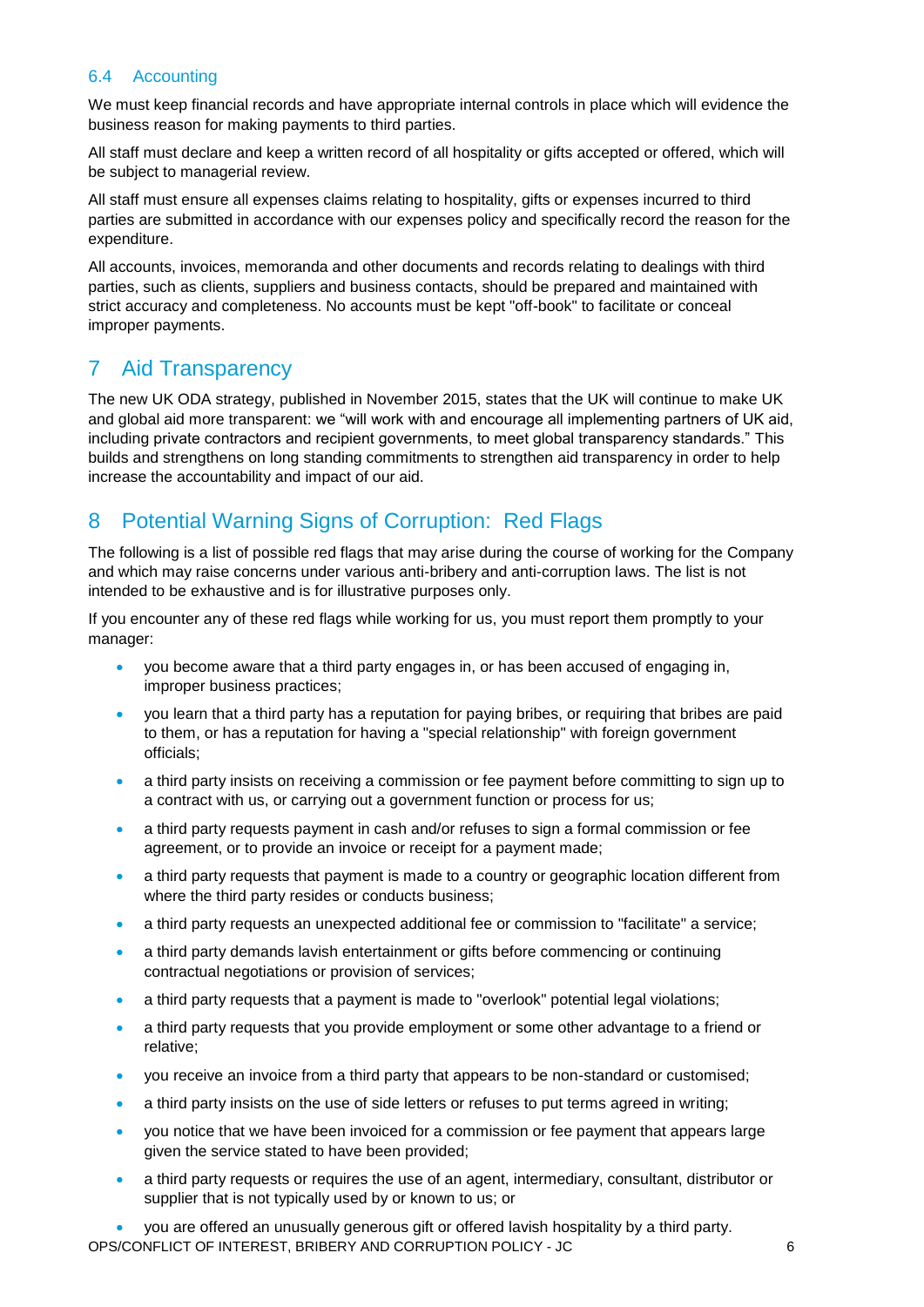Some examples of possible scenarios that might occur as part of business in international development include:

- when it is proving difficult to obtain a work permit, a local agent offers to facilitate one quickly for a fee;
- receipt of an inducement to ensure a grant application is successful; and
- a special inducement (monetary, lavish gift, sexual favour or other) to write a favourable report.

Countries with an OECD Corruption Perception Index (CPI) Rating of four or less are listed in Annex 1.

## 9 Conflict of Interest

Conflicts of interest are not always obvious. The presence of a conflict of interest is independent of the occurrence of [impropriety.](https://en.wikipedia.org/wiki/Inappropriateness) Therefore, a conflict of interest can be discovered and voluntarily defused before any [corruption](https://en.wikipedia.org/wiki/Corruption) occurs. A conflict of interest exists if the circumstances are reasonably believed (on the basis of past experience and objective evidence) to create a risk that a decision *may* be unduly influenced by other, secondary interests, and not on whether a particular individual *is actually* influenced by a secondary interest.

Examples of conflicts of interest include;

- when an employee owns a portion of a business that their employer does business with;
- when an employee sends their employer's customer to another business where they are employed or own a portion of;
- providing consulting services on the side to a customer of the employer;
- when an employee accepts a gift from a customer in exchange for something, such as discount, on the employer's goods or services;
- exercising decision-making power about a purchase or business choice that will affect a business that the employee has a stake in;
- any use of a company's resources for personal profit, such as information, technology, supplies, goods, etc. Financial interests in a matter the company deals with or you are aware that your friends or relatives have a financial interest in the matter;
- directorships/Management of outside organisations;
- membership of Boards of outside organisations;
- personal relationships with the people the company is dealing with which go beyond the level of a professional working relationship;
- secondary employment, business, commercial, or other activities outside of the workplace which impacts on clients and/or Staff of the company;
- involvement in party political activities; and
- access to information that can be used for personal gain.

You may often be the only person aware of potential for conflict. Therefore, it is your responsibility to avoid any financial or other interest that could compromise your ability to perform your duties impartially. It is also your responsibility to report any potential or actual conflicts of interest to your manager.

If you are uncertain whether a conflict exists, you should discuss that matter with your manager and attempt to resolve any conflicts that may exist

#### 9.1 Duty to Disclose

In connection with any actual or possible conflict of interest, an interested person must disclose the existence of the financial interest and be given the opportunity to disclose all material facts to the Head of Risk and Compliance, the Chief Operating Officer or the Managing Director.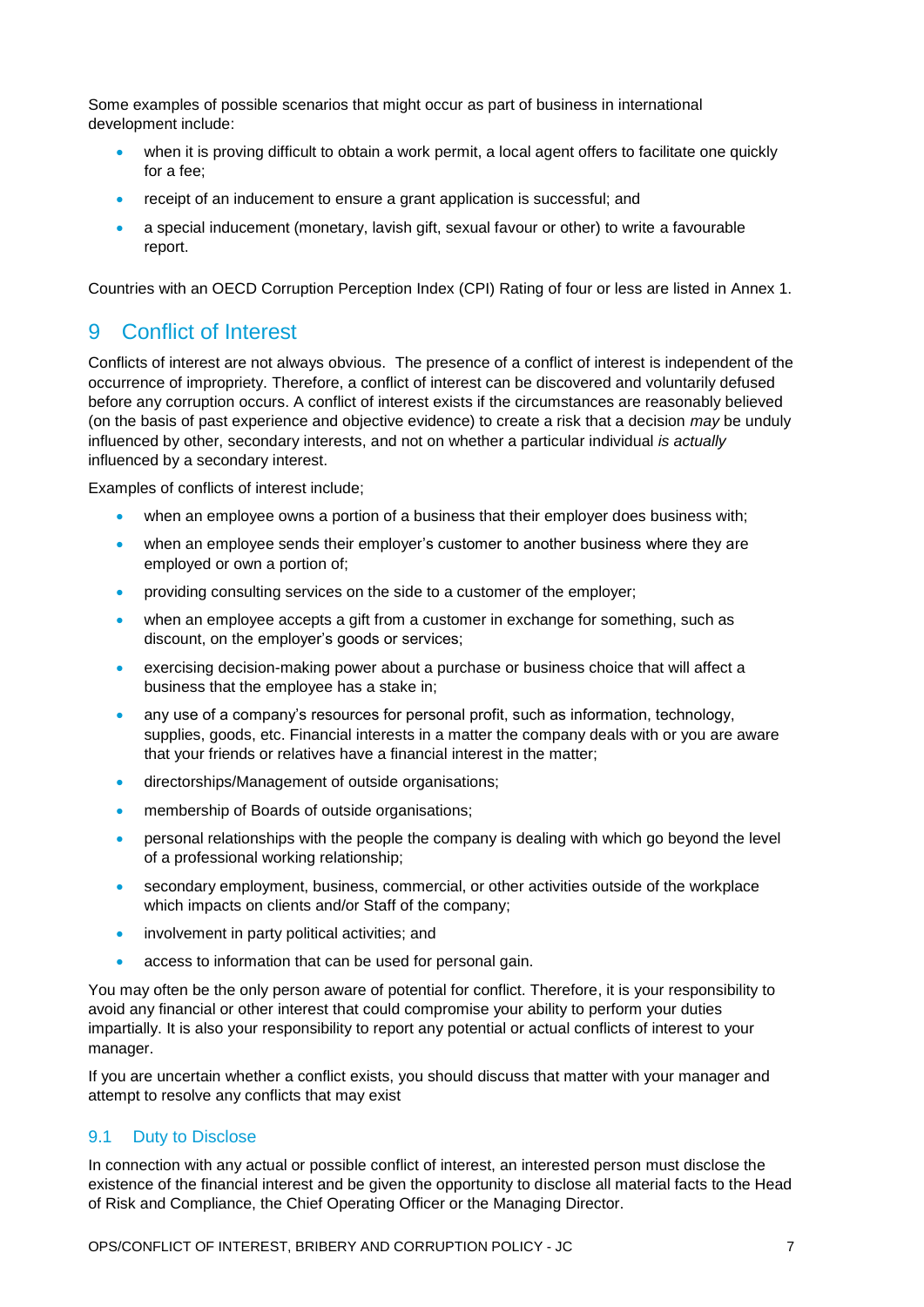## 10 Compliance

It is the responsibility of all staff to ensure that they disclose any form of hospitality or gift offered to them in line with the Coffey Gift and Hospitality Decision Tree in Annex 2.

All parts of this policy MUST be complied with and will be subject to internal / external review. Internal audits will focus on;

- Human Resources must ensure that all staff has read, understands and complies with this policy. This is to be documented.
- Human Resources is to ensure that all new joiners have completed the 'doing business without bribery' online training, and continuation training is to occur at least annually.
- Project Managers and Line Managers are responsible for ensuring that this policy is communicated to all subcontractors (firms and individuals) and is displayed in a communal area. The bribery tree is to be visible.
- Project Managers and Line Managers are responsible for ensuring all staff have completed the 'doing business without bribery' online training, and continuation training is to occur at least annually.
- Project Managers are to ensure that risk assessments are undertaken for all projects as part of business development and project management processes.
- Head of Risk and Compliance is to ensure that due diligence is carried out on all upstream and downstream supply chain.
- Human Resources is responsible for ensuring the gifts register is kept up to date.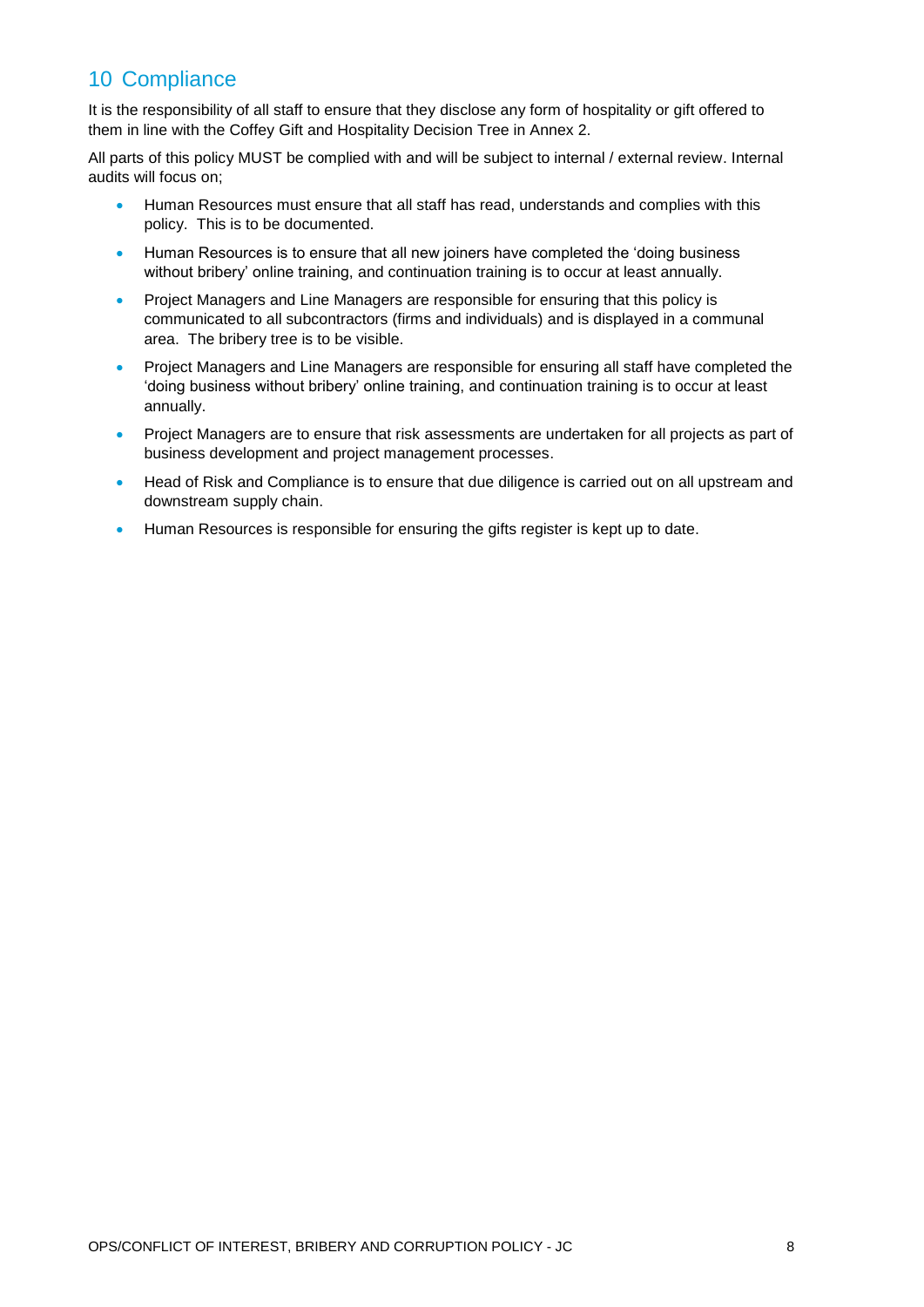# Annex 1: Red Flag Countries

Countries with an OECD Corruption Perception Index (CPI) Rating of four or less are listed below.

Countries without CPI ratings currently include: South Sudan and Palestinian Territories.

| <b>Country Rated Less</b><br>than 2 | <b>CPI</b><br>Rating | <b>Country Rated Between 2</b><br>and 3 | <b>CPI</b><br>Rating | <b>Country Rated Between 3</b><br>and 4 | <b>CPI</b><br>Rating |
|-------------------------------------|----------------------|-----------------------------------------|----------------------|-----------------------------------------|----------------------|
| Korea (North)                       | 1.0                  | Angola                                  | 2.0                  | Argentina                               | 3.0                  |
| Somalia                             | 1.0                  | Chad                                    | 2.0                  | Benin                                   | 3.0                  |
| Afghanistan                         | 1.5                  | Congo, Dem Rep                          | 2.0                  | <b>Burkina Faso</b>                     | 3.0                  |
| Myanmar                             | 1.5                  | Libya                                   | 2.0                  | Djibouti                                | 3.0                  |
| Sudan                               | 1.6                  | Cambodia                                | 2.1                  | Gabon                                   | 3.0                  |
| Turkmenistan                        | 1.6                  | Guinea                                  | 2.1                  | Indonesia                               | 3.0                  |
| Uzbekistan                          | 1.6                  | Kyrgyzstan                              | 2.1                  | Madagascar                              | 3.0                  |
| Haiti                               | 1.8                  | Yemen                                   | 2.1                  | Malawi                                  | 3.0                  |
| Iraq                                | 1.8                  | Central African Republic                | 2.2                  | Mexico                                  | 3.0                  |
| Burundi                             | 1.9                  | Congo Republic                          | 2.2                  | Sao Tome & Principe                     | 3.0                  |
| <b>Equatorial Guinea</b>            | 1.9                  | Côte d'Ivoire                           | 2.2                  | Suriname                                | 3.0                  |
| Venezuela                           | 1.9                  | Guinea-Bissau                           | 2.2                  | Tanzania                                | 3.0                  |
|                                     |                      | Kenya                                   | 2.2                  | Albania                                 | 3.1                  |
|                                     |                      | Laos                                    | 2.2                  | India                                   | 3.1                  |
|                                     |                      | Nepal                                   | 2.2                  | Kiribati                                | 3.1                  |
|                                     |                      | Papua New Guinea                        | 2.2                  | Swaziland                               | 3.1                  |
|                                     |                      | Paraguay                                | 2.2                  | Tonga                                   | 3.1                  |
|                                     |                      | Zimbabwe                                | 2.2                  | Bosnia and Herzegovina                  | 3.2                  |
|                                     |                      | Tajikistan                              | 2.3                  | Liberia                                 | 3.2                  |
|                                     |                      | Ukraine                                 | 2.3                  | <b>Trinidad and Tobago</b>              | 3.2                  |
|                                     |                      | Azerbaijan                              | 2.4                  | Zambia                                  | 3.2                  |
|                                     |                      | Belarus                                 | 2.4                  | <b>Bulgaria</b>                         | 3.3                  |
|                                     |                      | Comoros                                 | 2.4                  | Jamaica                                 | 3.3                  |
|                                     |                      | Mauritania                              | 2.4                  | Panama                                  | 3.3                  |
|                                     |                      | Nigeria                                 | 2.4                  | Serbia                                  | 3.3                  |
|                                     |                      | Russia                                  | 2.4                  | Sri Lanka                               | 3.3                  |
|                                     |                      | Timor-Leste                             | 2.4                  | Colombia                                | 3.4                  |
|                                     |                      | Togo                                    | 2.4                  | El Salvador                             | 3.4                  |
|                                     |                      | Uganda                                  | 2.4                  | Greece                                  | 3.4                  |
|                                     |                      | Cameroon                                | 2.5                  | Morocco                                 | 3.4                  |
|                                     |                      | Eritrea                                 | 2.5                  | Peru                                    | 3.4                  |
|                                     |                      | Guyana                                  | 2.5                  | Thailand                                | 3.4                  |
|                                     |                      | Lebanon                                 | 2.5                  | Gambia                                  | 3.5                  |
|                                     |                      | Maldives                                | 2.5                  | Lesotho                                 | 3.5                  |
|                                     |                      | Nicaragua                               | 2.5                  | Vanuatu                                 | 3.5                  |
|                                     |                      | Niger                                   | 2.5                  | China                                   | 3.6                  |
|                                     |                      | Pakistan                                | 2.5                  | Romania                                 | 3.6                  |
|                                     |                      | Sierra Leone                            | 2.5                  | Brazil                                  | 3.8                  |
|                                     |                      | Armenia                                 | 2.6                  | Tunisia                                 | 3.8                  |
|                                     |                      | Dominican Republic                      | 2.6                  | Ghana                                   | 3.9                  |
|                                     |                      | Honduras                                | 2.6                  | Italy                                   | 3.9                  |
|                                     |                      | Philippines                             | 2.6                  | Macedonia, FYR                          | 3.9                  |
|                                     |                      | Syria                                   | 2.6                  | Samoa                                   | 3.9                  |
|                                     |                      | Bangladesh                              | 2.7                  |                                         |                      |
|                                     |                      | Ecuador                                 | 2.7                  |                                         |                      |
|                                     |                      | Ethiopia                                | 2.7                  |                                         |                      |
|                                     |                      | Guatemala                               | 2.7                  |                                         |                      |
|                                     |                      | Iran                                    | 2.7                  |                                         |                      |
|                                     |                      | Kazakhstan                              | 2.7                  |                                         |                      |
|                                     |                      | Mongolia                                | 2.7                  |                                         |                      |
|                                     |                      | Mozambique                              | 2.7                  |                                         |                      |
|                                     |                      | Solomon Islands                         | 2.7                  |                                         |                      |
|                                     |                      | <b>Bolivia</b>                          | 2.8                  |                                         |                      |
|                                     |                      | Mali                                    | 2.8                  |                                         |                      |
|                                     |                      | Algeria                                 | 2.9                  |                                         |                      |
|                                     |                      | Egypt                                   | 2.9                  |                                         |                      |
|                                     |                      | Kosovo                                  | 2.9                  |                                         |                      |
|                                     |                      | Moldova                                 | 2.9                  |                                         |                      |
|                                     |                      | Senegal                                 | 2.9                  |                                         |                      |
|                                     |                      | Vietnam                                 | 2.9                  |                                         |                      |